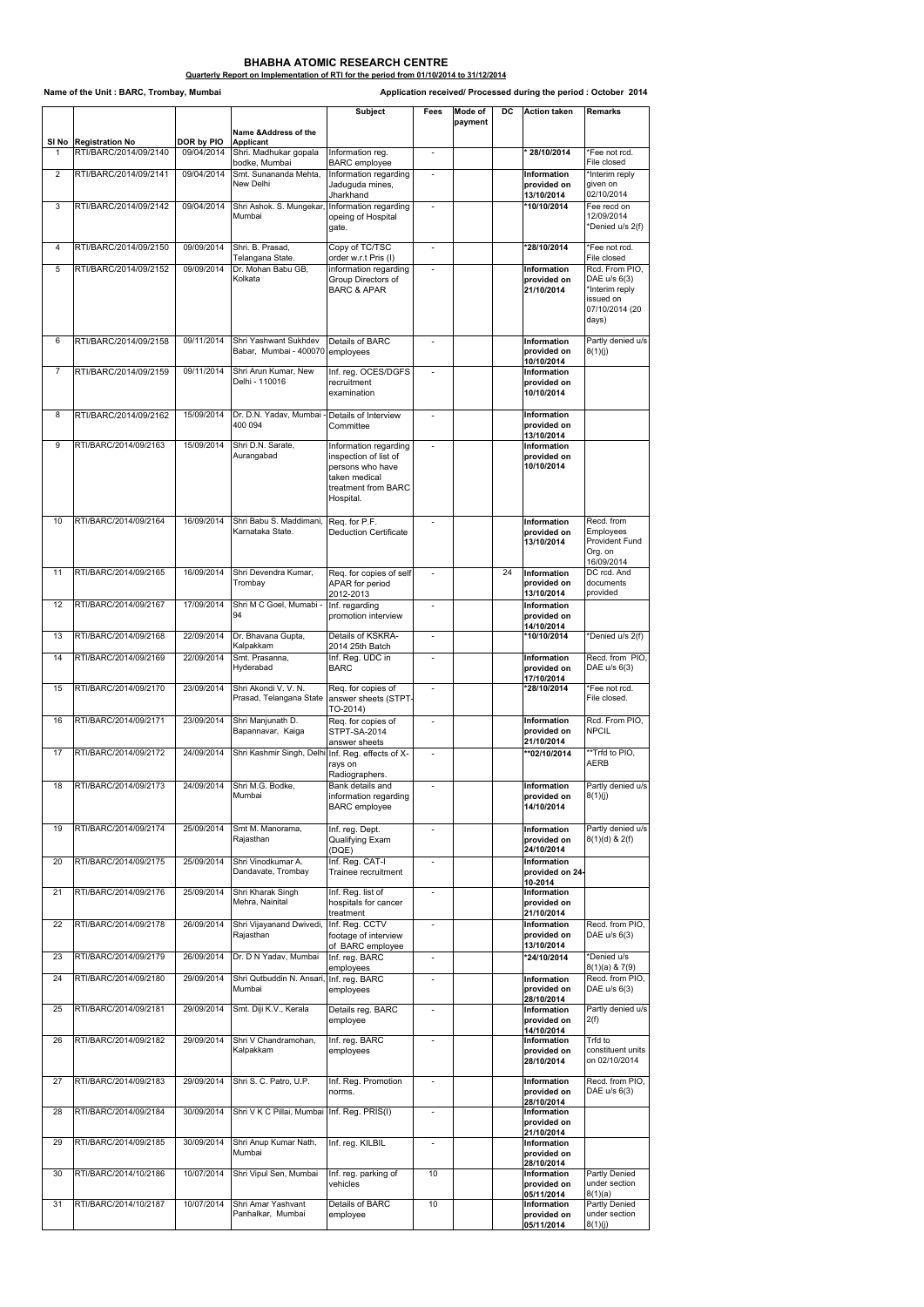| 32 | RTI/BARC/2014/10/2188 | 10/07/2014 | Prof. Kashinath Guru<br>Esakki, Chennai                         | Inf. reg. various posts                                                 | 10                       | Information<br>provided on                      |                                                                                                                                                                   |
|----|-----------------------|------------|-----------------------------------------------------------------|-------------------------------------------------------------------------|--------------------------|-------------------------------------------------|-------------------------------------------------------------------------------------------------------------------------------------------------------------------|
| 33 | RTI/BARC/2014/10/2189 | 10/07/2014 | Shri T                                                          | Inf. about notice                                                       | 10                       | 31/10/2014<br><b>Information</b>                |                                                                                                                                                                   |
|    |                       |            | Alaguvadivel, Anupuram                                          | regarding sexual<br>harassment case                                     |                          | provided on<br>05/11/2014                       |                                                                                                                                                                   |
| 34 | RTI/BARC/2014/10/2190 | 10/07/2014 | Smt Sushma<br>Alaguvadivel, Anupuram                            | Details of SC/ST cell,<br>letc.                                         | 10                       | <b>Information</b><br>provided on<br>21/11/2014 | interim reply<br>given on<br>03/11/2014                                                                                                                           |
| 35 | RTI/BARC/2014/10/2191 | 14/10/2014 | Shri. Rishi kumar, Uttar<br>Pradesh.                            | Details of recruitment<br>of OCES-2014                                  | 10                       | <b>Information</b><br>provided on               |                                                                                                                                                                   |
| 36 | RTI/BARC/2014/10/2192 | 14/10/2014 | Shri. A.                                                        | Details of bus service                                                  | $\blacksquare$           | 10/11/2014<br><b>Information</b>                | Recd. from PIO,                                                                                                                                                   |
|    |                       |            | Sankaranarayanan,<br>Kallidaikurichi                            |                                                                         |                          | provided on<br>20/10/2014                       | DAE u/s 6(3)                                                                                                                                                      |
| 37 | RTI/BARC/2014/10/2193 | 14/10/2014 | Shri. A.<br>Sankaranarayanan,<br>Kallidaikurichi                | Detilas of visit to<br><b>BARCof ex-BARC</b><br>employee                |                          | *20/10/2014                                     | Recd. from PIO,<br>DAE u/s 6(3)<br>*Denied u/s 2(f)                                                                                                               |
| 38 | RTI/BARC/2014/10/2194 | 14/10/2014 | Shri. Prabhu Dandriyal,<br>Dehradun                             | Details of project                                                      |                          | <b>Information</b><br>provided on<br>30/10/2014 | Recd. from PIO,<br>DAE u/s 6(3)                                                                                                                                   |
| 39 | RTI/BARC/2014/10/2195 | 14/10/2014 | Shri. N. K.Sinha,<br>Maharashtra                                | Details of candidates<br>STPT-DQE written<br>exam                       | $\overline{\phantom{a}}$ | *31/10/2014                                     | Recd. from PIO,<br>Tarapur u/s 6(3)<br>*Denied u/s<br>8(1)(j)                                                                                                     |
| 40 | RTI/BARC/2014/10/2196 | 16/10/2014 | Shri. V. B. Chandran,<br>Mumbai                                 | Details of BARC<br>employees who                                        | 10                       | *03/11/2014                                     | *Denied $u/s$ 7(9)                                                                                                                                                |
| 41 | RTI/BARC/2014/10/2197 | 16/10/2014 | Shri. M. Easwaran,                                              | received ACP2<br>Details of Fire &                                      | 10                       | <b>Information</b>                              |                                                                                                                                                                   |
| 42 | RTI/BARC/2014/10/2198 | 16/10/2014 | <b>Nilgiris</b><br>Shri. Vijayanand Dwivedi, Rules & guidelines | Rescue service                                                          |                          | provided on<br>28/10/2014<br><b>Information</b> | Rcd. From PIO,                                                                                                                                                    |
|    |                       |            | <b>Udaipur</b>                                                  | promotion from SO/F<br>to SO/G                                          |                          | provided on<br>07/11/2014                       | DAE u/s 6(3).                                                                                                                                                     |
| 43 | RTI/BARC/2014/10/2199 | 16/10/2014 | Shri. S. Vijaykumar,<br>Panvel                                  | Inf. Reg. OT<br>Allowances rates                                        |                          | <b>Information</b><br>provided on<br>28/10/2014 | Rcd. From PIO,<br>NPCIL u/s 6(3).                                                                                                                                 |
| 44 | RTI/BARC/2014/10/2200 | 20/10/2014 | Shri. Clinston P C,<br>Cochin                                   | Details of HRA for<br><b>Scientific Officers</b>                        | $\overline{a}$           | *13/11/2014                                     | Recd. from PIO,<br>DAE u/s 6(3) *<br>denied u/s 2(f)                                                                                                              |
| 45 | RTI/BARC/2014/10/2201 | 20/10/2014 | Smt. Diji K.V., Kerala                                          | Inf. Regarding salary<br>details of BARC                                | 10                       | *12/11/2014                                     | denied under<br>section $8(1)(j)$ &                                                                                                                               |
| 46 | RTI/BARC/2014/10/2202 | 20/10/2014 | Shri. Ushir Vishal<br>Digambar, Jalgaon                         | employee<br>Details of Advt. for<br><b>Techical Officer /C</b>          | 10                       | <b>Information</b><br>provided on               | 2(f)                                                                                                                                                              |
| 47 | RTI/BARC/2014/10/2203 | 20/10/2014 | Shri. Naresh Kumar,                                             | Details of promotion                                                    | 10                       | 18/11/2014<br><b>Information</b>                |                                                                                                                                                                   |
|    |                       |            | Mumbai                                                          | of adhoc/officiating<br>for the post of<br><b>Security Officer</b>      |                          | provided on<br>19/11/2014                       |                                                                                                                                                                   |
| 48 | RTI/BARC/2014/10/2204 | 28/10/2014 | Shri. Chandramohavelu.<br>Tamilnadu                             | Inf. reg. Steno Gr II,<br>Steno Gr I, Private                           | $\blacksquare$           | <b>Information</b><br>provided on               | Recd. from PIO,<br>DAE u/s 6(3)                                                                                                                                   |
|    |                       |            |                                                                 | Secretary (NS) and<br>Sr. Pvt. Secretary<br>(NS)                        |                          | 21/11/2014                                      |                                                                                                                                                                   |
| 49 | RTI/BARC/2014/10/2205 | 28/10/2014 | Shri.<br>Chandramohavelu, Tamil                                 | Inf. reg. Steno Gr II,                                                  |                          | <b>Information</b>                              | Recd. from PIO,                                                                                                                                                   |
|    |                       |            | nadu                                                            | Steno Gr I, Private<br>Secretary (NS) and<br>Sr. Pvt. Secretary<br>(NS) |                          | provided on<br>28/11/2014                       | DAE u/s 6(3)                                                                                                                                                      |
| 50 | RTI/BARC/2014/10/2206 | 28/10/2014 | Shri. Suren Poruri,<br>Andhra Pradesh.                          | <b>Details of BARC</b><br>annual budget 2013-<br>14                     |                          | <b>Information</b><br>provided on<br>24/11/2014 | Recd. from PIO,<br>DAE u/s 6(3)                                                                                                                                   |
| 51 | RTI/BARC/2014/10/2207 | 28/10/2014 | Dr. D.N. Yadav, Mumbai                                          | Details of plan<br>projects related to<br><b>NRG</b>                    | 10                       | *07/11/2014                                     | *Denied u/s 8(1)<br>(a)                                                                                                                                           |
| 52 | RTI/BARC/2014/10/2208 | 28/10/2014 | Shri. T. Alaguvadivel,<br>Anupuram                              | Details of action<br>taken against self.                                | 50                       | <b>Information</b><br>provided on<br>25/11/2014 | Trffd to<br>constituent units<br>u/s 6(3)<br>pertsining to<br>point no. 9 &<br>trfd. To PIO,<br>BARC(F),<br>Kalpakkam<br>pertaining to<br>point nos. 4,5,6<br>& 8 |
| 53 | RTI/BARC/2014/10/2209 | 28/10/2014 | Shri. Ram Bachan,<br>Kanchipuram                                | Certified copies of<br><b>APAR of self</b>                              |                          | <b>Information</b><br>provided on<br>19/11/2014 | Recd. from PIO.<br>DAE u/s 6(3)                                                                                                                                   |
| 54 | RTI/BARC/2014/10/2210 | 28/10/2014 | Shri. A.<br>Sankarayanarayanan,<br>thane                        | Copy of APAR/CR<br>dossier of self after<br>retirement                  | $\overline{\phantom{a}}$ | <b>Information</b><br>provided on<br>12/11/2014 | Recd. from PIO,<br>DAE $u/s$ 6(3)                                                                                                                                 |
| 55 | RTI/BARC/2014/10/2211 | 28/10/2014 | Shri. Vijay Gound,<br>Mumbai                                    | Certified copies of<br>case papers                                      | $\overline{\phantom{a}}$ | *09/12/2014<br>(file closed)                    | Letter for fee<br>issued on<br>30/10/2014<br>*Fee not<br>received file<br>closed                                                                                  |
| 56 | RTI/BARC/2014/10/2212 | 29/10/2014 | Shri Sanjiban De,<br>Mumbai                                     | Details of PRIS (I) of<br><b>BARC</b> employees                         | 10                       | <b>Information</b><br>provided on<br>19/11/2014 | Partly denied u/s<br>8(1)(j)                                                                                                                                      |
| 57 | RTI/BARC/2014/10/2213 | 29/10/2014 | Shri Sanjiban De,<br>Mumbai                                     | <b>Regarding APAR</b><br>related Office<br>Memorandum/Guideli<br>nes    | 10                       | *17/11/2014                                     | *Denied u/s 2(f)                                                                                                                                                  |
| 58 | RTI/BARC/2014/10/2214 | 30/10/2014 | Shri V Chandramohan,<br>Kalpakkam                               | Inf. reg. BARC<br>employees                                             |                          | <b>Information</b><br>provided on<br>28/11/2014 | Rcd. From PIO,<br>DAE U/S 6(3)                                                                                                                                    |
| 59 | RTI/BARC/2014/10/2215 | 31/10/2014 | Shri Mohandas Harris,<br>Mumbai                                 | Furnishing of<br>information under<br><b>RTI, 2005</b>                  | 10                       | <b>Information</b><br>provided on<br>28/11/2014 |                                                                                                                                                                   |
| 60 | RTI/BARC/2014/10/2216 | 31/10/2014 | Shri S.G Gaikar<br>Wakale, Mumbai                               | Inf. reg. BARC<br>employees                                             | 10                       | <b>Information</b><br>provided on               | <b>Partly Denied</b><br>$u/s 8(1)$ (j)                                                                                                                            |
| 61 | RTI/BARC/2014/11/2217 | 11/03/2014 | Shri C.J Samkuttty,<br>RED/Hall No. 7, BARC                     | C.R Gradings &<br>Promotion norms for                                   | 10                       | 20/11/2014<br><b>Information</b><br>provided on |                                                                                                                                                                   |
|    |                       |            |                                                                 | SA/D to SA/E                                                            |                          | 18/11/2014                                      |                                                                                                                                                                   |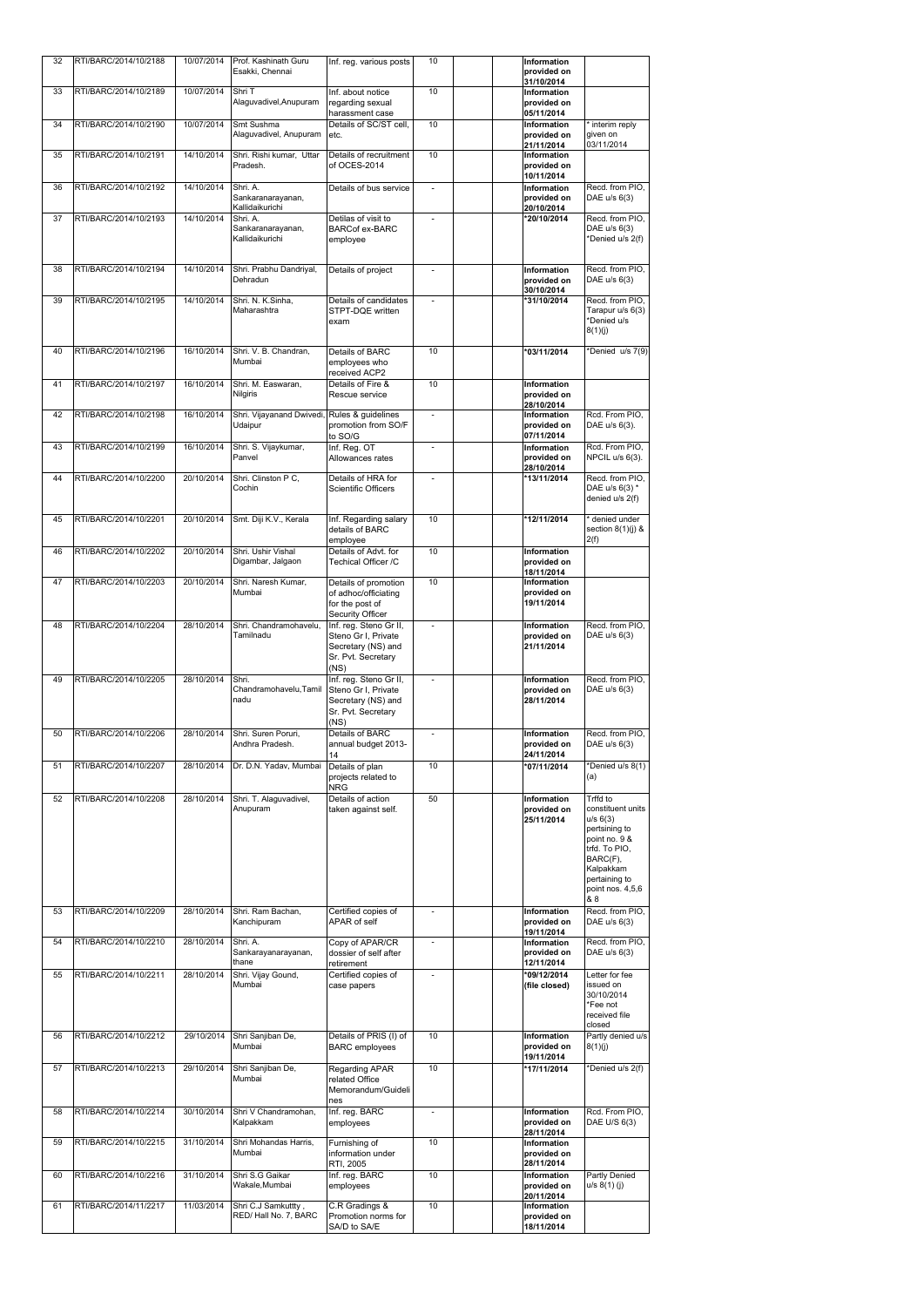| 62 | RTI/BARC/2014/11/2218 | 11/03/2014               | Smt. Prasanna,                                  | Inf. Reg. UDC in                                | 10                |      | *10/11/2014                       | denied under                         |
|----|-----------------------|--------------------------|-------------------------------------------------|-------------------------------------------------|-------------------|------|-----------------------------------|--------------------------------------|
| 63 | RTI/BARC/2014/11/2219 | 11/03/2014               | Hyderabad<br>Shri S S Dixit, Mumbai             | <b>BARC</b><br>Copy of norms under              | 10                |      | *10/11/2014                       | section 2(f)<br>denied under         |
|    |                       |                          |                                                 | which Level-IV<br>Qualification                 |                   |      |                                   | section 2(f)                         |
|    |                       |                          |                                                 | Incentive is being                              |                   |      |                                   |                                      |
| 64 | RTI/BARC/2014/11/2220 | 11/03/2014               | Shri Sankaranarayanan,                          | granted<br>Details of CHSS                      | Online            |      | * 12/11/2014                      | received from                        |
|    |                       |                          | Thane                                           | scheme of BARC                                  | payment           |      |                                   | PIO DAE under<br>section $6(3)$ *    |
|    |                       |                          |                                                 |                                                 |                   |      |                                   | denied u/s 7(9)                      |
| 65 | RTI/BARC/2014/11/2221 | 11/07/2014               | Shri. Vijeesh C.P,<br>Kalpakkam                 | photocopy of answer<br>sheet sec B              | 10                | 25   | *28/11/2014                       | *Denied u/s 7(9)                     |
| 66 | RTI/BARC/2014/11/2222 | 11/07/2014               | Shri Sandip Kumar De,<br>Mirzapur               | Status of recruitment<br>of JRF in Chemistry    | 10                |      | <b>Information</b><br>provided on |                                      |
|    |                       |                          |                                                 |                                                 |                   |      | 26/11/2014                        |                                      |
| 67 | RTI/BARC/2014/11/2223 | 11/07/2014               | Ms. Kumari Bhoomika,<br><b>Uttar Pradesh</b>    | Recruitment of<br><b>Scientific Officer</b>     | 10                |      | <b>Information</b><br>provided on |                                      |
|    |                       |                          |                                                 | grade-C through<br>OCES/DGFS-2006               |                   |      | 3/12/2014                         |                                      |
| 68 | RTI/BARC/2014/11/2224 | 11/07/2014               | Shri Akondi V. V. N.                            | Copies of Answer                                | Online            |      | Information                       | Received from                        |
|    |                       |                          | Prasad, Telangana State sheet of self for STPT- | TO-2014                                         | payment           |      | provided on<br>12/11/2014         | PIO, VS<br>Bhavan, Mumbai            |
|    |                       |                          |                                                 |                                                 |                   |      |                                   | u/s 6(3)                             |
| 69 | RTI/BARC/2014/11/2225 |                          |                                                 | Information regarding                           | $\overline{10}$   |      | Information                       |                                      |
|    |                       | 11/08/2014               | Ms. Archana Vasudeo<br>Bhavtankar, Pune         | <b>TSD Works</b>                                |                   |      | provided on<br>5/12/2014          |                                      |
| 70 | RTI/BARC/2014/11/2226 |                          |                                                 | Information regarding<br>tender works           | 10                |      | *5/12/2014                        | *Denied u/s<br>$8(1)(a)$ of the      |
|    |                       | 11/08/2014               | Ms. Archana Vasudeo<br>Bhavtankar, Pune         |                                                 |                   |      |                                   | RTI Act, 2005.                       |
| 71 | RTI/BARC/2014/11/2227 |                          | Ms. Archana Vasudeo<br>Bhavtankar, Pune         | Information related to<br>air-conditioning work | 10                |      | Information<br>provided on        | Partly denied u/s<br>7(9) of the Rti |
|    |                       | 11/08/2014               |                                                 | at HBNI                                         |                   |      | 5/12/2014                         | Act, 2005.                           |
| 72 | RTI/BARC/2014/11/2228 |                          | Ms. Archana Vasudeo<br>Bhavtankar, Pune         | Information regarding<br><b>Tender Works</b>    | 10                |      | <b>Information</b><br>provided on | Partly denied u/s<br>7(9) of the Rti |
|    |                       | 11/08/2014               |                                                 |                                                 |                   |      | 5/12/2014                         | Act, 2005.                           |
| 73 | RTI/BARC/2014/11/2229 |                          | Ms. Archana Vasudeo<br>Bhavtankar, Pune         | Information regarding<br><b>Tender Works</b>    | 10                |      | * 5/12/2014                       | *Denied u/s<br>$8(1)(a)$ of the      |
|    |                       | 11/08/2014               |                                                 |                                                 | $\overline{10}$   |      |                                   | RTI Act, 2005.                       |
| 74 | RTI/BARC/2014/11/2230 |                          | Ms. Archana Vasudeo<br>Bhavtankar, Pune         | Information regarding<br><b>Tender Works</b>    |                   |      | Information<br>provided on        | Partly denied u/s<br>7(9) of the Rti |
| 75 | RTI/BARC/2014/11/2231 | 11/08/2014               | Shri. Manoj Krishna                             | Information regarding                           | 10                |      | 5/12/2014<br>*24/11/2014          | Act, 2005.<br>*Denied u/s 2(f)       |
|    |                       |                          | Tarale, Pune                                    | <b>TSD</b> completion                           |                   |      |                                   |                                      |
|    |                       | 11/08/2014               |                                                 | certficate                                      |                   |      |                                   |                                      |
| 76 | RTI/BARC/2014/11/2232 |                          | Shri Harish Nagar,<br>Madhya Pradesh            | Information regarding<br>Staff Nurse in BARC,   | Online            |      | *18/11/2014                       | Recd. from PIO,<br>DAE u/s 6(3)      |
|    |                       |                          |                                                 | Mumbai                                          | payment           |      |                                   | *denied u/s 8(1)                     |
| 77 | RTI/BARC/2014/11/2233 | 11/08/2014<br>11/10/2014 |                                                 | Information regarding                           | 10                |      | Information                       | (j)                                  |
|    |                       |                          |                                                 | RTI applications and                            |                   |      | provided on                       |                                      |
|    |                       |                          | Shri M.C. Goel, Mumbai.                         | Appeal                                          |                   |      | 18/11/2014                        |                                      |
| 78 | RTI/BARC/2014/11/2234 | 11/10/2014               |                                                 | Information reg.                                | $\overline{10}$   |      | Information                       | Trfd pt no. (1) to<br>PIO, DAE u/s   |
|    |                       |                          |                                                 | cases filed by<br>departmental                  |                   |      | provided on<br>1/12/2014          | 6(3)                                 |
|    |                       |                          | Shri M.C. Goel, Mumbai                          | employees against<br><b>DAE</b>                 |                   |      |                                   |                                      |
| 79 | RTI/BARC/2014/11/2235 | 11/11/2014               | Shri. Atul C. Tawde,                            | Information reg.                                | 10                |      | Information                       | Partly denied u/s                    |
|    |                       |                          | Mumbai                                          | inspection of<br>record/information.            |                   |      | provided on<br>09/12/2014         | 2(f)<br>Inspection                   |
| 80 | RTI/BARC/2014/11/2236 | 11/12/2014               | Shri Pandit R. Shende,                          |                                                 | Online            |      | Information                       | allowed.<br>Recd. from PIO,          |
|    |                       |                          | Maharashtra                                     | Inf. Reg. DQE Exam                              | payment           |      | provided on                       | DAE u/s 6(3)                         |
| 81 | RTI/BARC/2014/11/2237 | 11/12/2014               | Shri A                                          | Number of chemistry                             | Online            |      | 09/12/2014<br>*1/12/2014          | Recd. from PIO,                      |
|    |                       |                          | Sankaranarayanan,<br>Tamil Nadu.                | trainees managing                               | payment           |      |                                   | DAE u/s 6(3)<br>*Denied u/s 7(9)     |
|    |                       |                          |                                                 | catering in the<br>organisation                 |                   |      |                                   |                                      |
| 82 | RTI/BARC/2014/11/2238 | 11/12/2014               | Shri A<br>Sankaranarayanan,                     | hard copies of the<br>memos and copy of         | Online<br>payment |      | Information<br>provided on        | Recd. from PIO.<br>DAE u/s 6(3)      |
|    |                       |                          | Thane                                           | the vigilance referrals                         |                   |      | 11/12/2014                        |                                      |
|    |                       |                          |                                                 | from the office of the<br>group director        |                   |      |                                   |                                      |
| 83 | RTI/BARC/2014/11/2239 | 17/11/2014               | Shri. Atul C. Tawde,                            | information regarding                           | 10                |      | Information                       | Partly denied u/s                    |
|    |                       |                          | Mumbai                                          | NRPS and ND                                     |                   |      | provided on                       | 2(f)                                 |
| 84 | RTI/BARC/2014/11/2240 | 19/11/2014               | Shri. Sanjiban De,                              | allowances<br>Information reg.                  | 10                |      | 16/12/2014<br><b>Information</b>  |                                      |
|    |                       |                          | Mumbai                                          | appointment and                                 |                   |      | provided on<br>16/12/2014         |                                      |
|    |                       |                          |                                                 | eligibility of Controller<br>Post of BARC       |                   |      |                                   |                                      |
| 85 | RTI/BARC/2014/11/2241 | 21/11/2014               | Shri Chandra Prakash                            | Information regarding                           | Online            |      | *19/12/2014                       | Recd. from PIO,                      |
|    |                       |                          | Meena, Rajasthan                                | <b>BARC</b> employee.                           | payment           |      |                                   | DAE u/s 6(3)                         |
|    |                       |                          |                                                 |                                                 |                   |      |                                   | *Denied u/s 2(f)                     |
| 86 | RTI/BARC/2014/11/2242 | 21/11/2014               | Shri Sandeep Kundu,<br><b>West Bengal</b>       | Information reg.<br>OCES & DGFS 2014            | Online<br>payment |      | Information<br>provided on        | Recd. from PIO,<br>DAE u/s 6(3)      |
|    |                       |                          |                                                 |                                                 |                   |      | 18/12/2014                        |                                      |
| 87 | RTI/BARC/2014/11/2243 | 24/11/2014               | Ms. Nidhi Gupta, 604,<br>Mumbai                 | copy of<br>rules/procedures                     | Online<br>payment |      | Information<br>provided on        | Recd. from PIO,<br>DAE u/s 6(3)      |
|    |                       |                          |                                                 | existing within DAE                             |                   |      | 23/12/2014                        |                                      |
|    |                       |                          |                                                 | for publishing<br>technical papers              |                   |      |                                   |                                      |
| 88 | RTI/BARC/2014/11/2244 | 24/11/2014               | Shri Chandramohanvelu,<br><b>Tamil Nadu</b>     | Copies of PWD                                   | Online            |      | <b>Information</b>                | Recd. from PIO,<br>DAE u/s 6(3)      |
|    |                       |                          |                                                 | <b>Report-I and PWD</b><br>Report-II sent to    | payment           |      | provided on<br>18/12/2014         |                                      |
| 89 | RTI/BARC/2014/11/2245 | 24/11/2014               | Shri M.C. Goel, Mumbai.                         | DAE.<br>official lunch and tea                  | 10                |      | Information                       |                                      |
|    |                       |                          |                                                 | time for all three                              |                   |      | provided on                       |                                      |
| 90 | RTI/BARC/2014/12/2246 | 12/01/2014               | Ms. Shabana M. Shariff,                         | shifts in BARC<br>Details of Survey             | 10                | Cash | 16/12/2014<br>**04/12/2014        | **Trfd to PIO,                       |
|    |                       |                          | Mumbai                                          | No.143A, CTS No.                                |                   |      |                                   | DCSEM u/s 6(3)<br>of the RTI Act.    |
|    |                       |                          |                                                 | 262 (PART)                                      |                   |      |                                   |                                      |
| 91 | RTI/BARC/2014/12/2247 | 12/01/2014               | Shri. Sanjiban De,<br>Mumbai                    | Details of extension<br>of service of Director, | 10                | Cash | Information<br>provided on        |                                      |
|    |                       |                          |                                                 | <b>BARC</b>                                     |                   |      | 10/12/2014                        |                                      |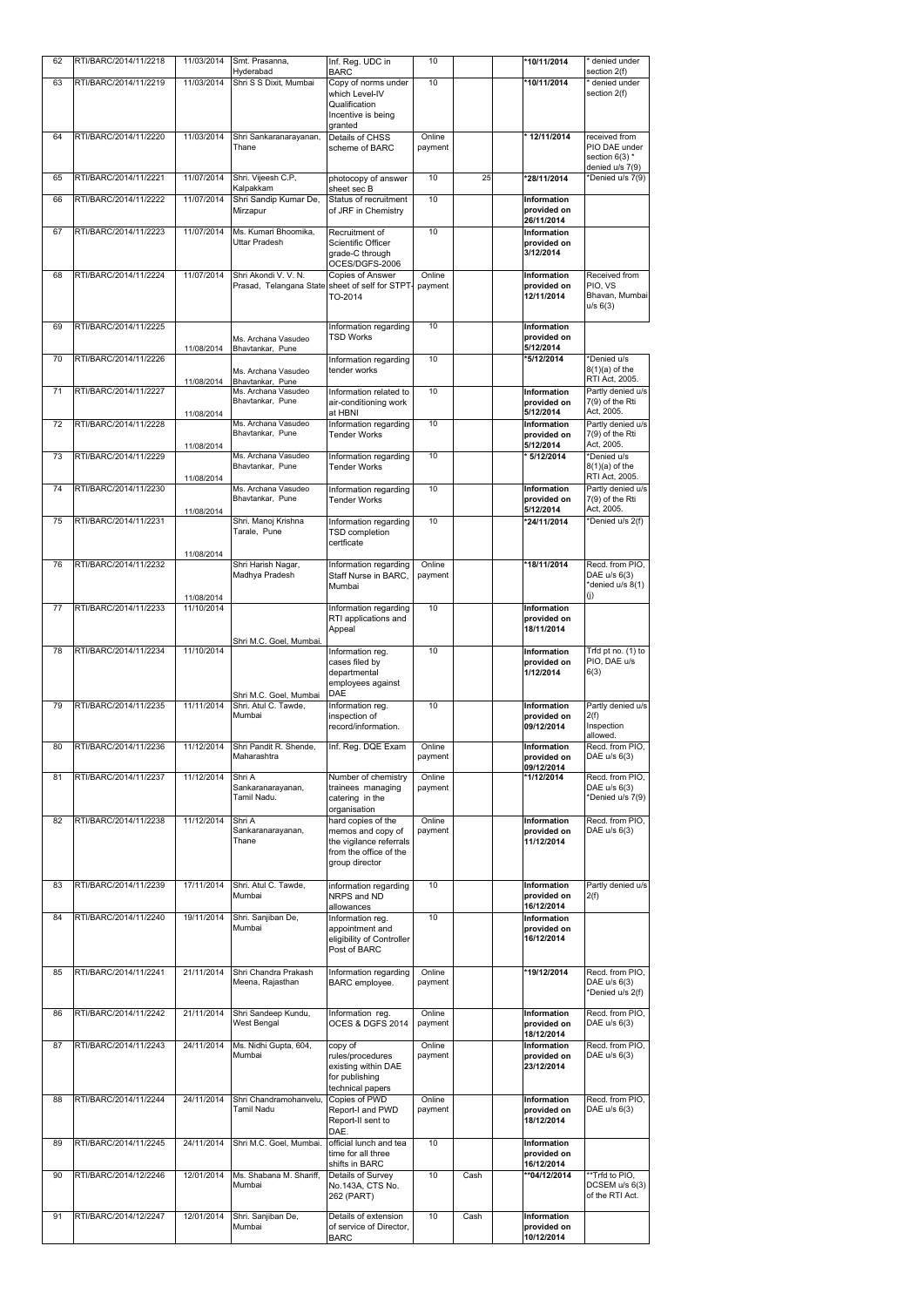| 92  | RTI/BARC/2014/12/2248 | 12/01/2014 | Shri. Pavan Kumar Patel,<br>TamilNadu                         | Details of medicine<br>purchase in<br>Hospitals.                                   | Online<br>payment        | Paid at<br><b>DAE</b>           | **5/12/2014                                     | Rcd. From PIO,<br>DAE $u/s$ 6(3) of<br>the RTI Act,<br>2005<br>**Trfd. To PIO,<br>DPS $u/s$ 6(3) of<br>the RTI Act,<br>2005. |
|-----|-----------------------|------------|---------------------------------------------------------------|------------------------------------------------------------------------------------|--------------------------|---------------------------------|-------------------------------------------------|------------------------------------------------------------------------------------------------------------------------------|
| 93  | RTI/BARC/2014/12/2249 | 12/01/2014 | Shri. Navin Kumar Rai,<br>Gujarat.                            | Copies of DQE<br>question papers                                                   |                          | Paid at<br><b>NPCIL</b>         | <b>Information</b><br>provided on<br>18/12/2014 | Rcd. From PIO,<br>NPCIL u/s 6(3)<br>of the RTI Act,<br>2005.                                                                 |
| 94  | RTI/BARC/2014/12/2250 | 12/01/2014 | Shri. Shaikh Usman Noor Details of Survey<br>Mohammed, Mumbai | No.143A, CTS No.<br>262 (PART)                                                     | 10                       | Cash                            | **03/12/2014                                    | **Trfd to PIO,<br>DCSEM u/s 6(3)<br>of the RTI Act.                                                                          |
| 95  | RTI/BARC/2014/12/2251 | 12/01/2014 | Shri. Cheruku Krishna<br>Rajmallu, mumbai                     | Details of Driver<br>recruitment in 2001                                           | 10                       | <b>IPO</b>                      | <b>Information</b><br>provided on<br>23/12/2014 |                                                                                                                              |
| 96  | RTI/BARC/2014/12/2252 | 12/01/2014 | Shri. Yasin Taher Shariff, Details of Survey<br>Mumbai        | No.143A, CTS No.<br>262 (PART)                                                     | 10                       | $\overline{C}$ ash              | **03/12/2014                                    | **Trfd to PIO,<br>DCSEM u/s 6(3)<br>of the RTI Act.                                                                          |
| 97  | RTI/BARC/2014/12/2253 | 12/01/2014 | Shri. C. B. Pachauri,<br>Agra                                 | Details of promotion<br>based on CR<br>gradings                                    | 10                       | <b>IPO</b>                      | *8/12/2014                                      | *Denied u/s 2(f)                                                                                                             |
| 98  | RTI/BARC/2014/12/2254 | 12/02/2014 | Smt. Vaishali Sanjay<br>Zanke, Trombay.                       | Copies of complaint<br>letter against self                                         | 10                       | Cash                            | *15/12/2014                                     | *Denied u/s<br>8(1)(h)                                                                                                       |
| 99  | RTI/BARC/2014/12/2255 | 12/02/2014 | Smt. Vaishali Sanjay<br>Zanke, Trombay.                       | Copies of complaint<br>letter against self                                         | 10                       | Cash                            | *15/12/2014                                     | *Denied u/s<br>8(1)(h)                                                                                                       |
| 100 | RTI/BARC/2014/12/2256 | 12/02/2014 | Smt. Vaishali Sanjay<br>Zanke, Trombay.                       | Inf. About BARC<br>employee                                                        | 10                       | Cash                            | <b>Information</b><br>provided on<br>09/12/2014 |                                                                                                                              |
| 101 | RTI/BARC/2014/12/2257 | 12/02/2014 | Shri. Ajay Eknathji<br>Meshram, Nagpur                        | Inf. About BARC<br>employee                                                        |                          | Paid at<br>Tarapur              | Information<br>provided on<br>11/12/2014        | Rcd. From PIO,<br>BARC(T)                                                                                                    |
| 102 | RTI/BARC/2014/12/2258 | 12/02/2014 | Shri. Bharatkumar D.<br>Vyas, Gujarat.                        | Inf. About CHSS<br>facility                                                        | $\overline{\phantom{a}}$ | paid at<br><b>DAE</b>           | <b>Information</b><br>provided on<br>22/12/2014 | Rcd. From Pio,<br>DAE u/s 6(3)                                                                                               |
| 103 | RTI/BARC/2014/12/2259 | 12/04/2014 | Shri. Utkarsh, AF-95,<br>west Bengal                          | Inf. About service<br>rules for Scientific<br>Assistant                            | Online<br>payment        | Paid at<br><b>DAE</b>           | <b>Under Process</b>                            | Rcd. From PIO,<br>DAE $u/s$ 6(3) of<br>the RTI Act,                                                                          |
| 104 | RTI/BARC/2014/12/2260 | 12/05/2014 | Shri. Manoj Kumar, D-<br>202, West Bengal.                    | Details about JRF<br>Fellowship amount                                             | Online<br>payment        | Paid at<br><b>DAE</b>           | <b>Information</b><br>provided on<br>18/12/2014 | 2005<br>Rcd. From PIO,<br>DAE $u/s$ 6(3) of<br>the RTI Act,<br>2005                                                          |
| 105 | RTI/BARC/2014/12/2261 | 12/08/2014 | Smt. P D Sheluru, B-13,<br>Mumbai                             | Details for availing<br><b>CCL</b>                                                 | 10                       | cash                            | *10/12/2014                                     | *Denied u/s 2(f)                                                                                                             |
| 106 | RTI/BARC/2014/12/2262 | 12/08/2014 | Shri. Girijesh Kumar<br>Pandey, TamilNAdu.                    | Inf. Reg.<br>implementation of<br><b>OTA</b>                                       | Online<br>payment        | Paid at<br><b>DAE</b>           | <b>Information</b><br>provided on<br>23/12/2014 | Rcd. From PIO,<br>DAE u/s 6(3) of<br>the RTI Act,<br>2005 pertaining<br>to point no. 1 &                                     |
| 107 | RTI/BARC/2014/12/2263 | 12/09/2014 | Ms. Sudha Yadav, New<br>Delhi                                 | Inf. About cut off<br>marks/GATE score                                             | 10                       | <b>IPO</b>                      | <b>Information</b><br>provided on<br>22/12/2014 |                                                                                                                              |
| 108 | RTI/BARC/2014/12/2264 | 12/10/2014 | Shri. Anjan Sen, Mumbai Details of expenditure                |                                                                                    | $\sim$                   | Paid at<br>Dept.of<br>expenditu | <b>Information</b><br>provided on<br>16/12/2014 | Rcd. From PIO,<br>DAE u/s 6(3) of<br>the RTI Act,                                                                            |
| 109 | RTI/BARC/2014/12/2265 | 12/10/2014 | Ms. Nidhi Gupta, 604,<br>Mumbai                               | Copy of APAR of self                                                               | Online<br>payment        | re<br>Paid at<br><b>DAE</b>     | <b>Information</b><br>provided on<br>24/12/2014 | 2005.<br>Rcd. From PIO,<br>DAE u/s 6(3) of<br>the RTI Act,<br>2005                                                           |
| 110 | RTI/BARC/2014/12/2266 | 12/10/2014 | Mr. Navin Nunia,<br>Rajasthan                                 | Inf. reg.<br>reimbursement for to<br>& fro charges.                                | 10                       | <b>IPO</b>                      | <b>Information</b><br>provided on<br>24/12/2014 |                                                                                                                              |
| 111 | RTI/BARC/2014/12/2267 | 12/10/2014 | Shri. Mahasen Gandle,<br>Hyderabad                            | Details of toll for<br>departmental<br>vehicles.                                   |                          | Paid at<br><b>DAE</b>           | <b>Under Process</b>                            | Rcd. From PIO,<br>DAE $u/s$ 6(3) of<br>the RTI Act,                                                                          |
| 112 | RTI/BARC/2014/12/2268 | 12/12/2014 | Smt Vaishali Sanjay<br>Zanke, Mumbai                          | Info. Regarding<br>details of BARC                                                 | 10                       | <b>CASH</b>                     | *18/12/2014                                     | 2005<br>*denied u/s 2(f)                                                                                                     |
| 113 | RTI/BARC/2014/12/2269 | 12/12/2014 | Shri Prashant Ashok<br>Londhe, Nashik                         | employee<br>Inf. Reg. Disciplinary<br>proceedings                                  | 10                       | <b>CASH</b>                     | <b>Under Process</b>                            |                                                                                                                              |
| 114 | RTI/BARC/2014/12/2270 | 12/12/2014 | Shri Prashant Ashok<br>Londhe, Nashik                         | details of enquiry<br>conducted against                                            | 10                       | <b>CASH</b>                     | <b>Under Process</b>                            |                                                                                                                              |
| 115 | RTI/BARC/2014/12/2271 | 12/12/2014 | <b>Shri Prashant Ashok</b><br>Londhe, Nashik                  | self<br>details of enquiry<br>conducted against                                    | 10                       | <b>CASH</b>                     | <b>Under Process</b>                            |                                                                                                                              |
| 116 | RTI/BARC/2014/12/2272 | 16/12/2014 | Shri Dipankar Sadhu,<br>Palghar                               | self<br>Info. Regarding<br>norms for MEP for<br>promotion from SO/E                | Online<br>payment        | Paid at<br><b>DAE</b>           | <b>Under Process</b>                            |                                                                                                                              |
| 117 | RTI/BARC/2014/12/2273 | 16/12/2014 | Shri Chandramohanvelu<br><b>Tamil Nadu</b>                    | to SO/F<br>info. Reg. BARC<br>employees                                            | Online<br>payment        | Paid at<br><b>DAE</b>           | *29/12/2014                                     | *denied u/s 7(9)                                                                                                             |
| 118 | RTI/BARC/2014/12/2274 | 18/12/2014 | Dr. P. Venu Babu,<br>Trombay                                  | info. reg. copies of<br><b>DopT</b><br>rules/procedures for<br>granting PRIS-I for | 10                       | cash                            | <b>Under Process</b>                            |                                                                                                                              |
| 119 | RTI/BARC/2014/12/2275 | 17/12/2014 | Shri Anup Kumar Nath,                                         | the APAR Years<br>2009-2014<br>info. Reg. admission                                | 10                       | <b>IPO</b>                      | <b>Under Process</b>                            |                                                                                                                              |
| 120 | RTI/BARC/2014/12/2276 | 18/12/2014 | Mumbai<br>Shri Chandramohanvelu,<br><b>Tamil Nadu</b>         | at KILBIL<br>info. Reg. BARC<br>employees                                          | Online<br>payment        | Paid at<br><b>DAE</b>           | *29/12/2014                                     | recd. From PIO,<br>DAE u/s 6(3)                                                                                              |
| 121 | RTI/BARC/2014/12/2277 | 18/12/2014 | Shri Shankar Gavram<br>Wadhwane, Mumbai                       | info. Reg. BARC<br>employees                                                       |                          | court fee<br>stamp              | <b>Under Process</b>                            | *denied u/s 7(9)<br>Letter for fee<br>issued on                                                                              |
| 122 | RTI/BARC/2014/12/2278 | 22/12/2014 | Shri Kapil Rakhani,<br>Rajasthan                              | info. Reg. BARC<br>employees                                                       | Online<br>payment        | Paid at<br><b>DAE</b>           | <b>Under Process</b>                            | 19/12/2014<br>recd. From PIO,<br>DAE u/s 6(3)                                                                                |
| 123 | RTI/BARC/2014/12/2279 | 22/12/2014 | Shri Chetan, Uttarakhand info. Reg. BARC                      | activities                                                                         | Online<br>payment        | Paid at<br><b>DAE</b>           | <b>Under Process</b>                            | recd. From PIO,<br>DAE u/s 6(3)                                                                                              |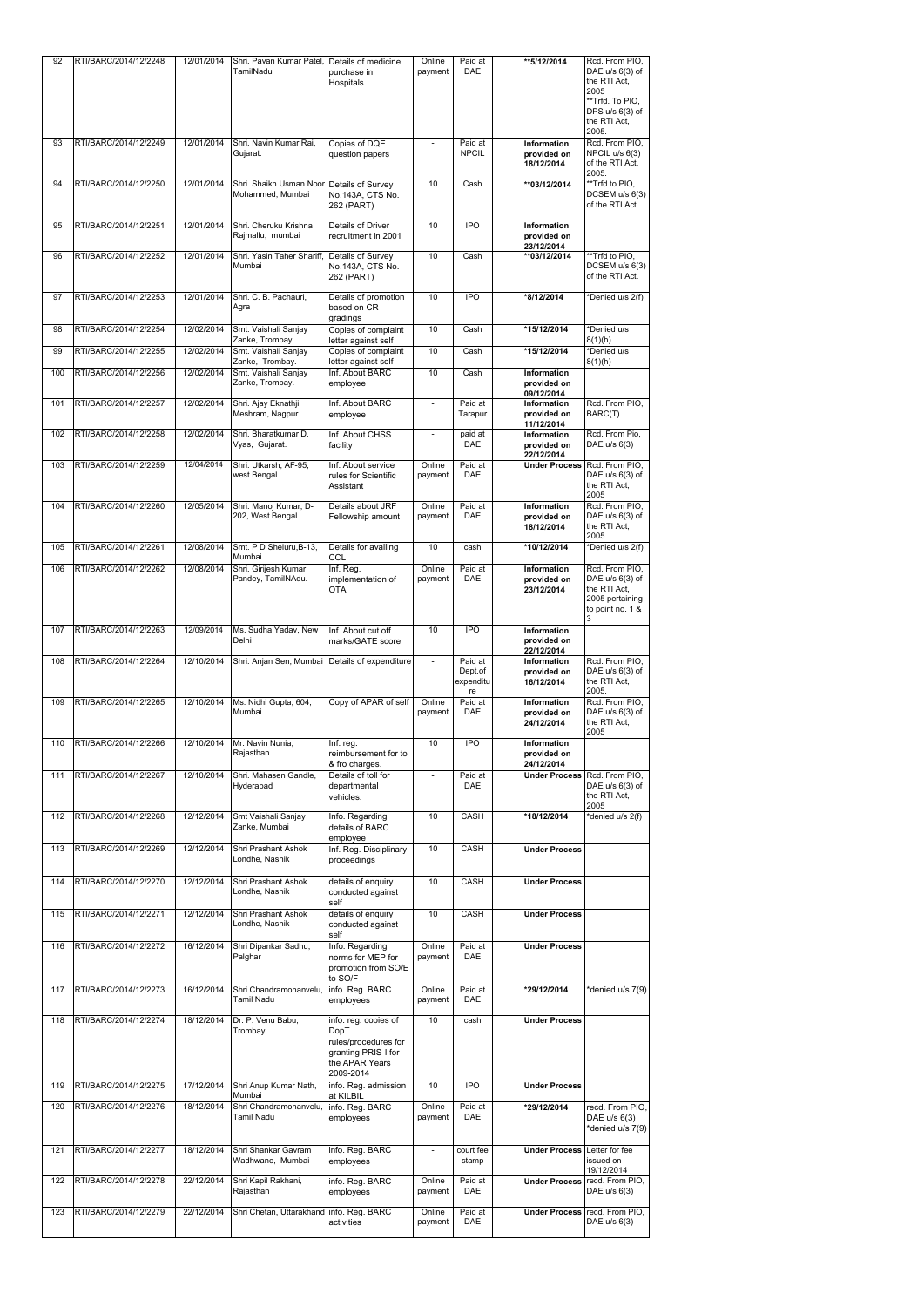| 124 | RTI/BARC/2014/12/2280 | 22/12/2014 | Shri Diji K.V, Mumbai                                                      | info. Reg. BARC<br>employees                                                 | 10                | <b>IPO</b>            | <b>Information</b><br>provided on<br>24/12/2014 |                                                              |
|-----|-----------------------|------------|----------------------------------------------------------------------------|------------------------------------------------------------------------------|-------------------|-----------------------|-------------------------------------------------|--------------------------------------------------------------|
| 125 | RTI/BARC/2014/12/2281 | 22/12/2014 | Dr. Ajit P Shah, Pune                                                      | info. Reg. lodging of<br>complaint against<br>private X-ray clinic           | 10                | $\overline{IPO}$      | **24/12/2014                                    | **Trfd. To PIO,<br>AERB u/s 6(3) of<br>the RTI Act,<br>2005. |
| 126 | RTI/BARC/2014/12/2282 | 22/12/2014 | Dr. D.N. Yadav, Mumbai                                                     | Info. Reg. personal<br>records against self                                  | 10                | cash                  | <b>Under Process</b>                            |                                                              |
| 127 | RTI/BARC/2014/12/2283 | 22/12/2014 | Smt. Diji K.V, Mumbai                                                      | info. Reg. BARC<br>employees                                                 | 10                | $\overline{IPO}$      | **24/12/2014                                    | **Trfd to PIO,<br>DCSEM u/s 6(3)<br>of the RTI Act,<br>2005. |
| 128 | RTI/BARC/2014/12/2284 | 22/12/2014 | Shri Shashikant, Mumbai info. Reg. BARC                                    | employees                                                                    | 10                | cash                  | <b>Under Process</b>                            |                                                              |
| 129 | RTI/BARC/2014/12/2285 | 23/12/2014 | Shri Vijayaraghavan,<br>Chennai                                            | info. Reg. BARC<br>employees                                                 | Online<br>payment | Paid at<br><b>DAE</b> |                                                 | Under Process recd. From PIO,<br>DAE u/s 6(3)                |
| 130 | RTI/BARC/2014/12/2286 | 24/12/2014 | Shri Prasant Choudhary,<br>Odisha-753 001                                  | Information regarding<br>OCES/DGFS 2012<br>marks                             | Online<br>payment | Paid at<br><b>DAE</b> | <b>Under Process recd. From PIO,</b>            | DAE u/s 6(3)                                                 |
| 131 | RTI/BARC/2014/12/2287 | 29/12/2014 | Shri Shudhodhan,<br>Panvel, Raigad-410221                                  | Info. Reg. acquiring<br>additional<br>qualification and<br>promotional norms | $\overline{10}$   | Cash                  | <b>Under Process</b>                            |                                                              |
| 132 | RTI/BARC/2014/12/2288 | 26/12/2014 | Shri Sudhakar Bhanudas<br>Hivale, Kandivli, Mumbai employees<br>$-400$ 101 | info. Reg. muslim                                                            | 10                | <b>IPO</b>            | <b>Under Process</b>                            |                                                              |
| 133 | RTI/BARC/2014/12/2289 | 29/12/2014 | Shri Jagdishkumar<br>Parate, Indore-452013<br>(M.P)                        | Info. Reg, pay band<br>and grade pay of<br>scientific Assistant              | 10                | <b>IPO</b>            | <b>Under Process</b>                            |                                                              |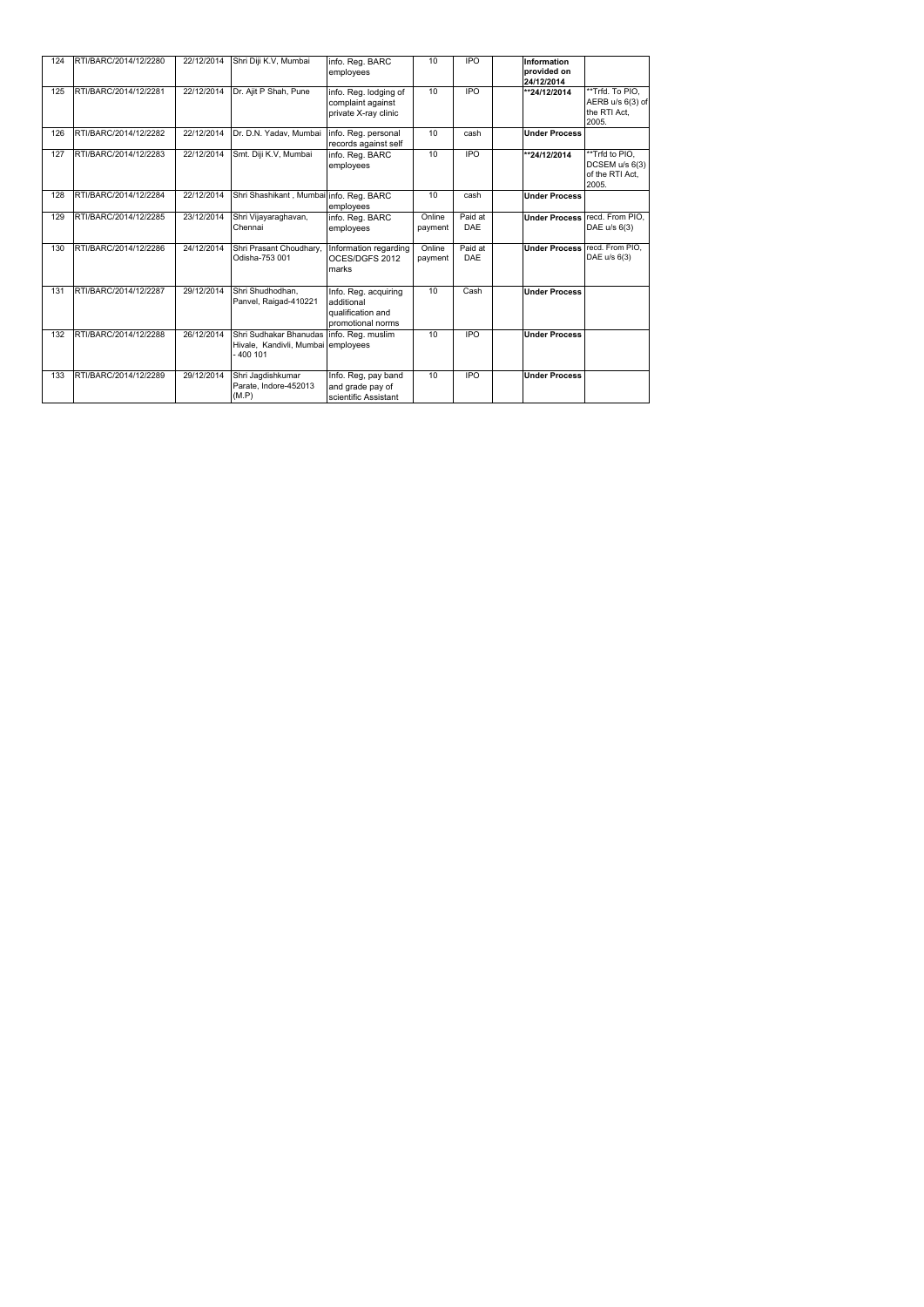|                |                        |            | Name & Address of the                             | <b>Subject</b>                                                                                      | <b>Action taken</b> | <b>Disposal of Appeal</b>                                                   | <b>Remarks</b> |
|----------------|------------------------|------------|---------------------------------------------------|-----------------------------------------------------------------------------------------------------|---------------------|-----------------------------------------------------------------------------|----------------|
| SI             |                        |            | <b>Applicant</b>                                  |                                                                                                     |                     |                                                                             |                |
| <b>No</b>      | <b>Registration No</b> | DOR by PIO |                                                   |                                                                                                     |                     |                                                                             |                |
| $\mathbf{1}$   | RTI/BARC/2014/06/2018  | 06/02/2014 | Shri S Elangovan, TN                              | Information reg<br>Recruitment &<br>Promotion guidelines for<br>Scientific & Technical              | 27/06/2014          | Appeal recd. on<br>02/09/2014. Disposed<br>of on 14/10/2014                 |                |
| $\overline{2}$ | RTI/BARC/2014/08/2099  | 08/11/2014 | Shri Atul C. Tawde,<br>Mumbai                     | Inf. Reg. BARC<br>employees                                                                         | 09/10/2014          | Appeal recd. on<br>16/09/2014. Appeal<br>withdrawn on<br>25/09/2014         |                |
| 3              | RTI/BARC/2014/09/2132  | 09/01/2014 | Shri. C.B. Pachauri,<br>Agra                      | Information regarding<br>promotion                                                                  | 09/04/2014          | Appeal recd. on<br>25/09/2014. Disposed<br>of on 05/11/2014                 |                |
| 4              | RTI/BARC/2014/07/2083  | 25/07/2014 | Shri Chandan Hazra,<br>Kolkata                    | Details of appointment<br>on Compassionate<br>grounds.                                              | 21/08/2014          | Appeal recd. on<br>25/09/2014 Disposed of<br>on 28/10/2014                  |                |
| 5              | RTI/BARC/2014/08/2108  | 18/08/2014 | Shri. Sanjiban De,<br>Mumbai                      | Details Reg. A-1<br>gradings of APAR of<br>employees of RRDPD                                       | 09/04/2014          | Appeal recd. on<br>25/09/2014. Disposed<br>of on 07/11/2014                 |                |
| 6              | RTI/BARC/2014/09/2130  | 09/01/2014 | Shri Sanjiban De,<br>Mumbai                       | Copy of APAR from the<br>assessment year<br>01.07.2008 to<br>31.06.2014                             | 15/09/2014          | Appeal recd. on<br>08/10/2014. Disposed<br>of on 10/11/2014                 |                |
| $\overline{7}$ | RTI/BARC/2014/09/2133  | 09/01/2014 | Shri. Vijayaraghavan,<br>Chennai                  | <b>Copies of Promotion</b><br>norms applicable to<br>graduate engineers with<br>BE/Btech/AMIE       | 25/09/2014          | Appeal recd. on<br>13/10/2014. Disposed<br>of on 19/11/2014                 |                |
| 8              | RTI/BARC/2014/09/2129  | 09/01/2014 | Shri Sanjiban De,<br>Mumbai                       | Copy of circular                                                                                    | 25/9/2014           | Appeal recd. on<br>09/10/2014. Disposed<br>of on 10/11/2014                 |                |
| 9              | RTI/BARC/2014/08/2125  | 26/08/2014 | Shri. Akondi V V N<br>Prasad, Telangana<br>State. | Copies of Answer sheet   16/09/2014<br>of self for STPT-TO-<br>2014                                 |                     | Appeal recd. on<br>09/10/2014. Disposed<br>of on 05/11/2014                 |                |
| 10             | RTI/BARC/2014/08/2101  | 08/12/2014 | Shri Ganesh Babu S.,<br>Tamil Nadu                | Details of CAT-2<br>trainees                                                                        | 09/10/2014          | Appeal recd. On<br>07/10/2014. Disposed<br>of on 19/11/2014                 |                |
| 11             | RTI/BARC/2014/09/2162  | 15/09/2014 | Dr. D.N. Yadav, Mumbai Details of Interview       | Committee                                                                                           | 13/10/2014          | Appeal recd. on<br>16/10/2014. Disposed<br>of on 20/11/2014                 |                |
| 12             | RTI/BARC/2014/08/2121  | 25/08/2014 | Shri. Nikhilesh Kumar<br>Rai, Indore              | DQE question papers<br>for 2009 and 2010 and<br>marks obtained by self                              | 09/09/2014          | Appeal recd. on<br>20/10/2014. Disposed<br>of on 04/12/2014                 |                |
| 13             | RTI/BARC/2014/08/2120  | 25/08/2014 | Shri A.C. Tawde,<br>Mumbai                        | Copy of circulars<br>relating to NRPS, NDA,<br>ACO, Mid term shift,<br><b>General Shift and RTC</b> | 09/01/2014          | Appeal recd. on<br>24/10/2014. Disposed<br>of on 12/11/2014                 |                |
| 14             | RTI/BARC/2014/09/2156  | 09/10/2014 | Dr. D N Yadav, C-3,<br>Mumbai                     | Requisition for<br><b>Divisional Transfer</b><br>Order                                              | 10/09/2014          | Appeal recd. on<br>03/11/2014. Disposed<br>of on 21/11/2014                 |                |
| 15             | RTI/BARC/2014/08/2095  | 08/07/2014 | Ms. Nidhi Gupta,<br>Mumbai                        | Information regarding<br>self                                                                       | 09/03/2014          | Appeal recd. on<br>03/11/2014. Disposed<br>of on 19/11/2014                 |                |
| 16             | RTI/BARC/2014/08/2126  | 26/08/2014 | Shri A. Maheswaran,<br>Tamil Nadu                 | Information regarding<br>promotion                                                                  | 24/09/2014          | Appeal recd. on<br>05/11/2014. Disposed<br>of on 05/12/2014.                |                |
| 17             | RTI/BARC/2014/09/2167  | 17/09/2014 |                                                   | Shri M C Goel, Mumbai   Inf. regarding promotion<br>interview                                       | 14/10/2014          | Appeal recd. on<br>07/11/2014. Disposed<br>of on 04/12/2014.                |                |
| 18             | RTI/BARC/2014/09/2179  | 26/09/2014 | Dr. D N Yadav, Mumbai   Inf. reg. BARC            | employees                                                                                           | 24/10/2014          | Appeal recd. on<br>12/11/2014. Disposed<br>of on 05/12/2014.                |                |
| 19             | RTI/BARC/2014/10/2189  | 10/07/2014 | Shri T Alaguvadivel,<br>Anupuram                  | Inf. about notice<br>regarding sexual<br>harassment case                                            | 11/05/2014          | Appeal recd. on<br>13/11/2014. Disposed<br>of on 04/12/2014.                |                |
| 20             | RTI/BARC/2014/09/2183  | 29/09/2014 | Shri S. C. Patro, U.P.                            | Inf. Reg. Promotion norm 28/10/2014                                                                 |                     | Appeal recd. on<br>17/11/2014. Disposed<br>of on 08/12/2014.                |                |
| 21             | RTI/BARC/2014/10/2197  | 16/10/2014 | Shri. M. Easwaran,<br><b>Nilgiris</b>             | Details of Fire & Rescue 28/10/2014<br>service                                                      |                     | Appeal recd. on<br>17/11/2014. Disposed<br>of on 15/12/2014.                |                |
| 22             | RTI/BARC/2014/10/2186  | 10/07/2014 | Shri Vipul Sen, Mumbai                            | Inf. reg. parking of<br>vehicles                                                                    | 11/05/2014          | Appeal recd. on<br>18/11/2014. Disposed<br>of on 08/12/2014.                |                |
| 23             | RTI/BARC/2014/09/2174  | 25/09/2014 | Smt M. Manorama,<br>Rajasthan                     | Inf. reg. Dept. Qualifying 24/10/2014<br>Exam (DQE)                                                 |                     | Appeal recd. on<br>21/11/2014 is under<br>process draft reply<br>submitted. |                |

## **FIRST APPEAL**

## **Quaterly Report on Implementation of RTI for the period from 01/10/2014 to 31/12/2014**